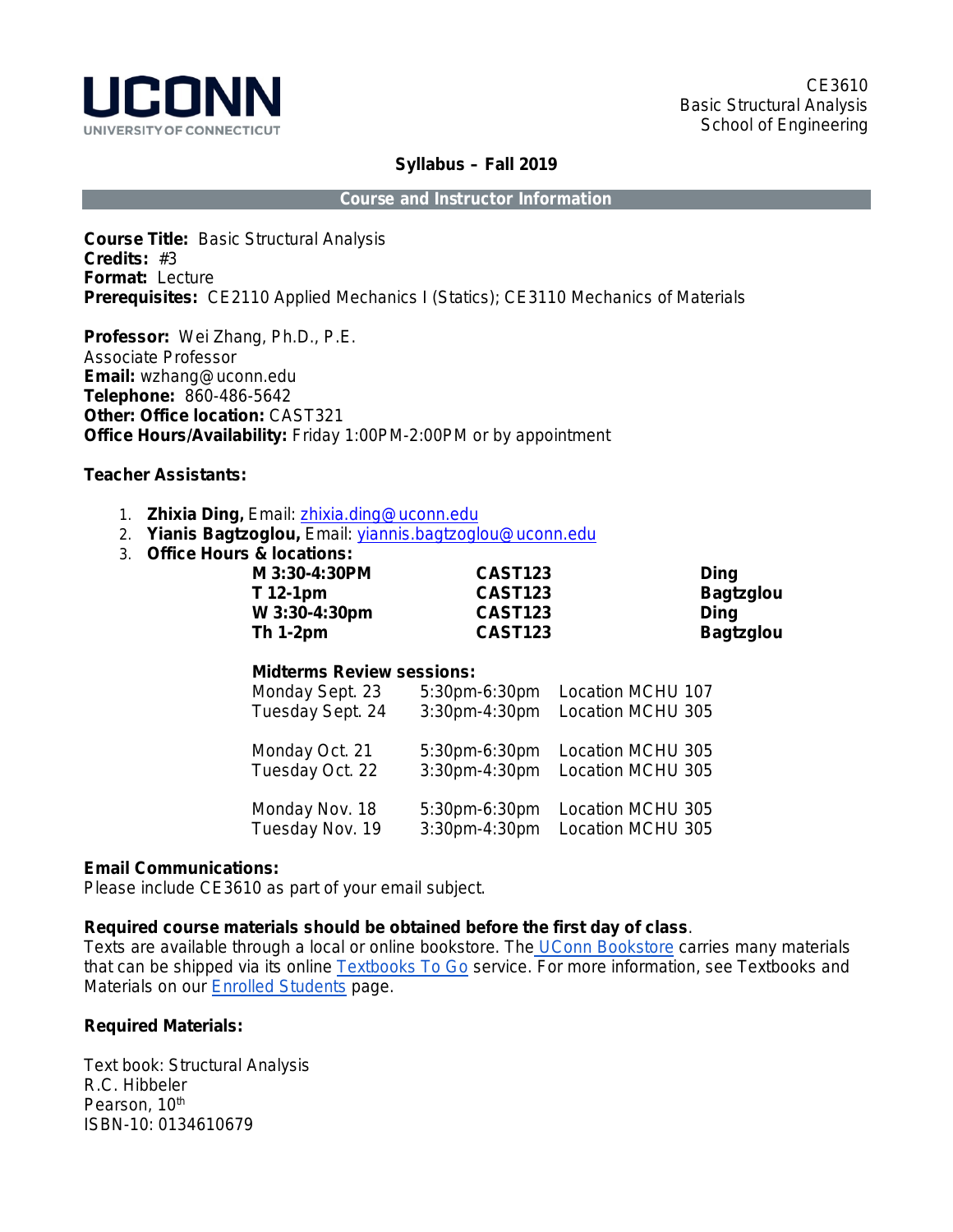

## **Course Organization:**

Class includes total of 14 week, [08/26/2019 to 12/06/2019] Please check separate document for Course schedule.

## **Course Objectives and Course Outcomes**

The aim of this course is to give students the ability to analyze statically determinate and statically indeterminate structures. In this course, the objectives include

- 1. To discuss some of the simplifying assumptions and idealizations used in structural analysis and design.
- 2. To introduce some methods of determinate and indeterminate structural analysis.
- 3. To compare output from structural analysis software with results from "hand calculation" methods.
- 4. To provide a lead‐in to more advanced courses in structural analysis and design.

After completion of the course students should be able to:

- 1. Given adequate information, construct the bending moment, shear, and axial force diagrams for a typical element of a framed structure.
- 2. Given a two-dimensional structure, evaluate whether the structure is determinate or indeterminate and assess its stability.
- 3. Given a simple determinate structure, be able to analyze the structure. (Analysis includes calculation of reactions, internal forces and moments, deflections at key points.)
- 4. Given a simple indeterminate structure, be able to analyze the structure using flexibility methods, stiffness methods and virtual work methods.
- 5. Ability to identify different types of structural systems.
- 6. For a simple determinate structure, construct the influence line for some response quantity of interest.
- 7. Given an influence line, understand how to interpret it and use it for positioning live loads.
- 8. Given a two‐dimensional structure, be able to create a computer model of the structure. (This involves understanding boundary conditions, element releases, specification of loads, and specification of member properties.)
- 9. Given a distributed floor or wall loading, use tributary load and load path concepts to evaluate how the load is resisted by the structure

## **Course Requirements and Grading**

**Summary of Course Grading:**

| <b>Course Components</b> | Weight     |  |
|--------------------------|------------|--|
| Home works               | <b>20%</b> |  |
| Midterm exams (3 sets)   | 40%        |  |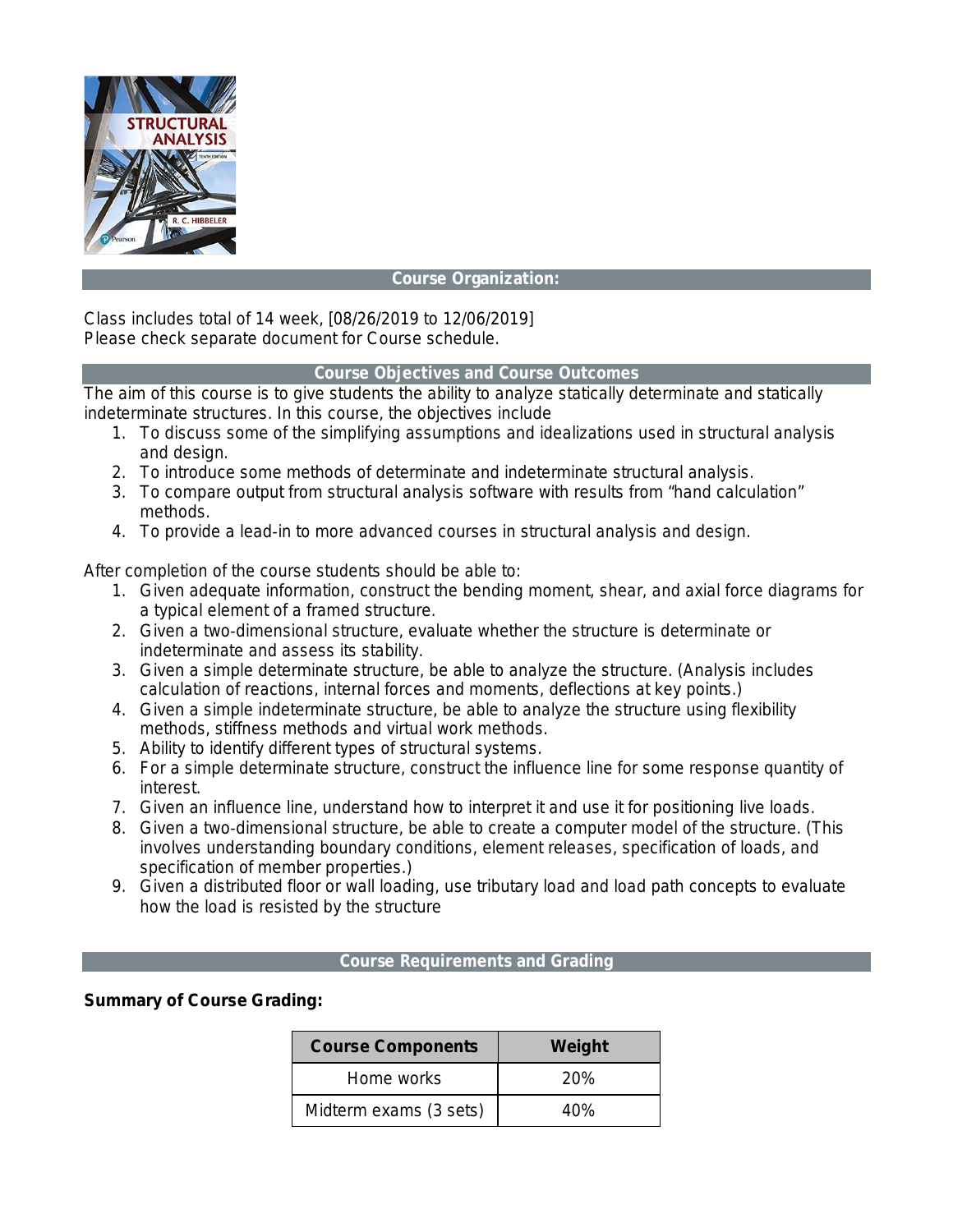| <b>Course Components</b> | Weight |  |
|--------------------------|--------|--|
| Pop Quizs                | 10%    |  |
| Final project            | 30%    |  |

## **Home works**

- Homework will be assigned at the end of lecture once a week, and will be collected in 5 minutes after class begins. The solution will be uploaded to HuskyCT at 12PM of the next day after each submission date. Late homework will be graded only for the case of submission from 3:30PM next day 12PM: 50% credit.
- To receive full credit on your homework, you must:
	- o Write neatly;
	- o Note any given values and the value you seek to calculate;
	- o Write your solution including all equations and calculations; and,
	- o Circle or box your final answer.

# **Midterm exam**

• **In-Class** Midterm exams (3 Midterm exams):

Midterm exam 1: Wednesday, September 25, 2019 (50 minutes) Midterm exam 2: Friday, October 25, 2019 (50 minutes) Midterm exam 3: Wednesday, November 20, 2019 (50 minutes)

- Midterm exams contain 3-6 questions. You have 50 minutes to answer questions.
- Exams are NOT open book/open notes. You can only have your calculator, pencil and eraser. Please DO NOT use Pen to answer questions. There is no restriction on the calculator model for the exam
- There are review sessions in the class before midterm exams. You can send your questions to instructor in advance to be addressed in the review sessions.
- Solution to midterm exams will be available in HuskyCT under Course Resources/Exam Solutions.
- **Make up exams** will be offered to students only in following cases.
- a) Students with disability can contact CSD to schedule exam in a private room with extended time.
- b) Athletic team members also can reschedule exam with a letter from their coach (in case of conflict between exams and their tournaments).
- c) Other case (Medical emergency, family emergency,...): **Friday, November 22th 1:25 PM-2:15 PM.**

# **Pop Quiz:**

• **In-Class** random pop quiz will be set several times during the semester.

**Final Project:** Final project description will be sent out separately.

# **Grading Scale: (Subjected to change)**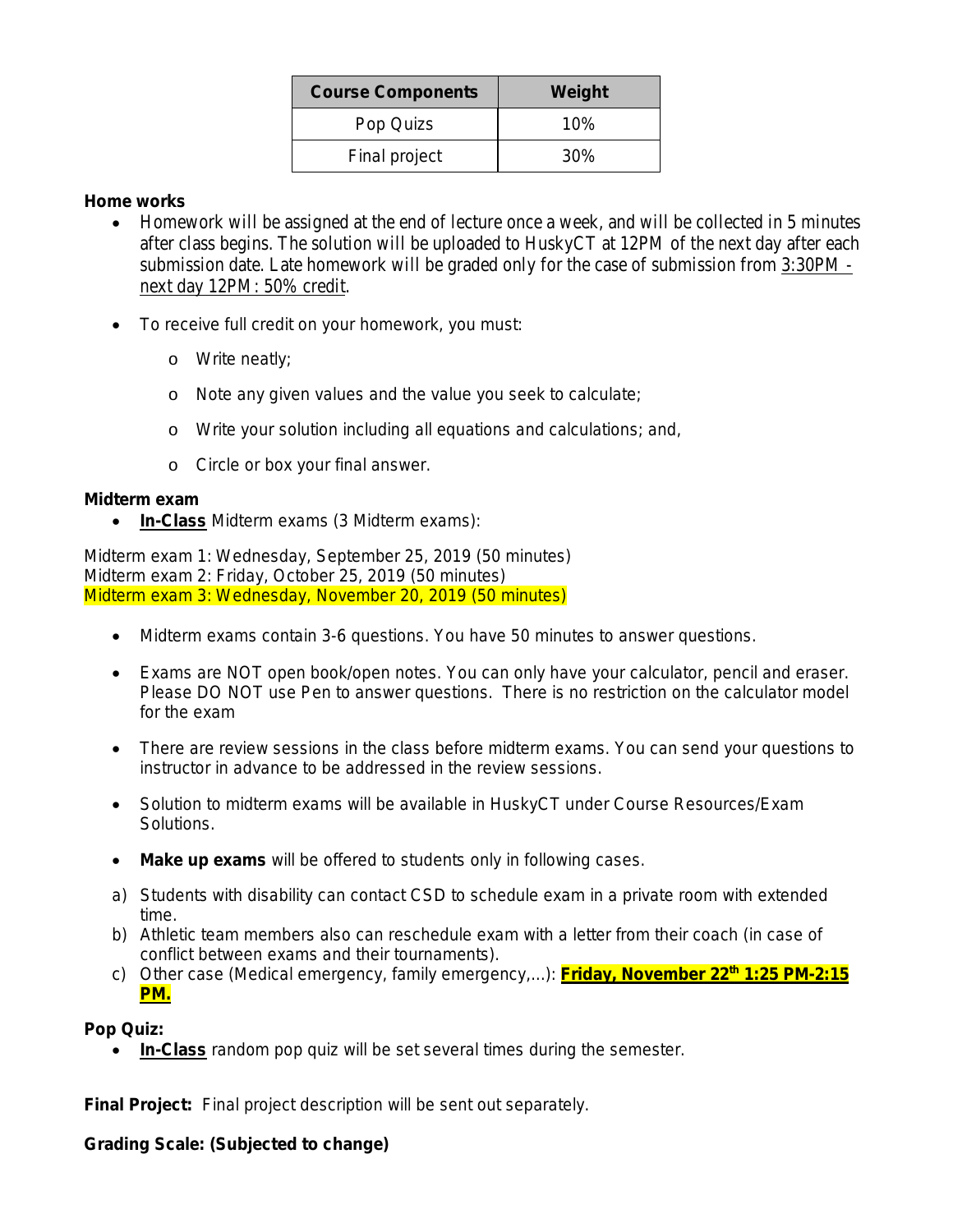|  |  | Undergrad |
|--|--|-----------|
|  |  |           |

| Grade  | <b>Letter Grade</b> | <b>GPA</b> |
|--------|---------------------|------------|
| 93-100 | Α                   | 4.0        |
| 90-92  | A-                  | 3.7        |
| 87-89  | B+                  | 3.3        |
| 83-86  | B                   | 3.0        |
| 80-82  | B-                  | 2.7        |
| 77-79  | C+                  | 2.3        |
| 73-76  | С                   | 2.0        |
| 70-72  | C-                  | 1.7        |
| 67-69  | D+                  | 1.3        |
| 63-66  | D                   | 1.0        |
| 60-62  | D-                  | 0.7        |
| <60    | F                   | 0.0        |

## **Due Dates and Late Policy**

All course due dates are identified in the calendar available in HuskyCT under Syllabus& Calendars. Deadlines are based on Eastern Standard Time; if you are in a different time zone, please adjust your submittal times accordingly. *The instructor reserves the right to change dates accordingly as the semester progresses. All changes will be communicated in an appropriate manner.*

## **Student Responsibilities and Resources**

As a member of the University of Connecticut student community, you are held to certain standards and academic policies. In addition, there are numerous resources available to help you succeed in your academic work. This section provides a brief overview to important standards, policies and resources.

## **Student Code**

You are responsible for acting in accordance with the [University of Connecticut's Student Code](http://www.community.uconn.edu/student_code.html) Review and become familiar with these expectations. In particular, make sure you have read the section that applies to you on Academic Integrity:

- I [Academic Integrity in Undergraduate Education and Research](http://www.community.uconn.edu/student_code_appendixa.html)<br>
Lacademic Integrity in Graduate Education and Research
- [Academic Integrity in Graduate Education and Research](http://web9.uits.uconn.edu/gradschool/current/academic_integrity.html)

Cheating and plagiarism are taken very seriously at the University of Connecticut. As a student, it is your responsibility to avoid plagiarism. If you need more information about the subject of plagiarism, use the following resources:

- [Plagiarism: How to Recognize it and How to Avoid It](http://lib.uconn.edu/instruction/tutorials/plagiarism.htm)
- <u>I [Instructional Module about Plagiarism](http://irc.uconn.edu/PlagiarismModule/intro_m.htm)</u><br>
I University of Connecticut Libraries' Stu
- [University of Connecticut Libraries' Student Instruction](http://lib.uconn.edu/instruction/students.htm) (includes research, citing and writing resources)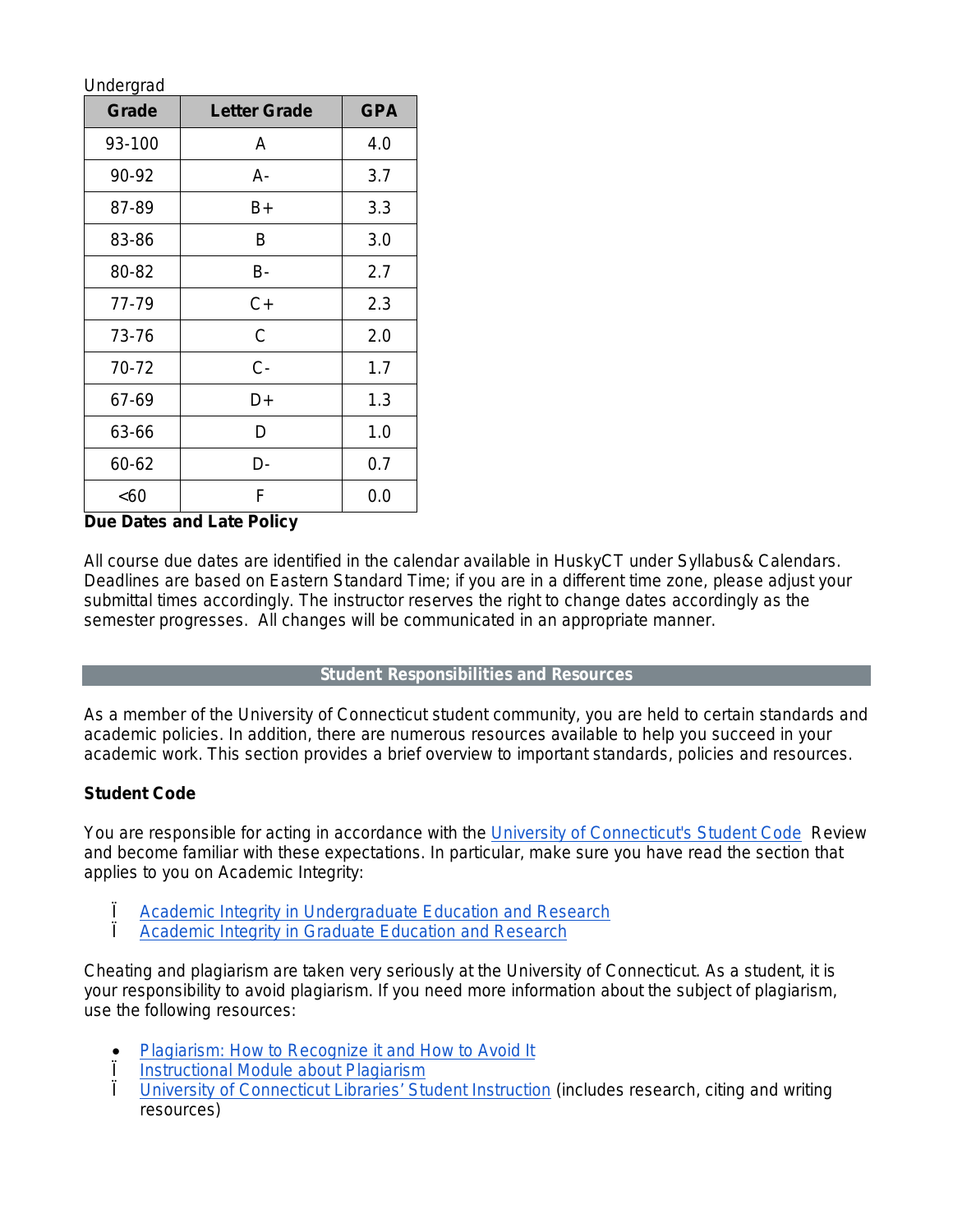# **Copyright**

Copyrighted materials within the course are only for the use of students enrolled in the course for purposes associated with this course and may not be retained or further disseminated.

## **Netiquette and Communication**

At all times, course communication with fellow students and the instructor are to be professional and courteous. It is expected that you proofread all your written communication, including discussion posts, assignment submissions, and mail messages. If you are new to online learning or need a netiquette refresher, please look at this guide titled, [The Core Rules of Netiquette.](http://www.albion.com/netiquette/corerules.html)

## **Adding or Dropping a Course**

If you should decide to add or drop a course, there are official procedures to follow:

- Matriculated students should add or drop a course through the [Student Administration System.](https://student.studentadmin.uconn.edu/)
- Ï Non-degree students should refer to [Non-Degree Add/Drop Information](http://nondegree.uconn.edu/options.htm) located on the registrar's website.

You must officially drop a course to avoid receiving an "F" on your permanent transcript. Simply discontinuing class or informing the instructor you want to drop does not constitute an official drop of the course. For more information, refer to the:

- **Ü** [Undergraduate Catalog](http://catalog.uconn.edu/)<br>La Graduate Catalog
- Graduate Catalog

## **Academic Calendar**

The University's [Academic Calendar](http://www.registrar.uconn.edu/calendar.htm) contains important semester dates.

## **Academic Support Resources**

[Technology and Academic Help](http://ecampus.uconn.edu/help.html) provides a guide to technical and academic assistance.

## **Students with Disabilities**

Students needing special accommodations should work with the University's [Center for Students with](http://www.csd.uconn.edu/index.html)  [Disabilities \(CSD\).](http://www.csd.uconn.edu/index.html) You may contact CSD by calling (860) 486-2020 or by emailing csd@uconn.edu. If your request for accommodation is approved, CSD will send an accommodation letter directly to your instructor(s) so that special arrangements can be made. (Note: Student requests for accommodation must be filed each semester.)

Blackboard measures and evaluates accessibility using two sets of standards: the WCAG 2.0 standards issued by the World Wide Web Consortium (W3C) and Section 508 of the Rehabilitation Act issued in the United States federal government." (Retrieved March 24, 2013 from [http://www.blackboard.com/platforms/learn/resources/accessibility.aspx\)](http://www.blackboard.com/platforms/learn/resources/accessibility.aspx)

**Software Requirements and Technical Help**

- Word processing software
- **[Adobe Acrobat Reader](http://www.adobe.com/products/acrobat/readstep2.html)**
- Internet access

(add additional items as needed and link to [http://ecampus.uconn.edu/plug-ins.html\)](http://ecampus.uconn.edu/plug-ins.html)

This course is completely facilitated online using the learning management platform, [HuskyCT.](http://huskyct.uconn.edu/) If you